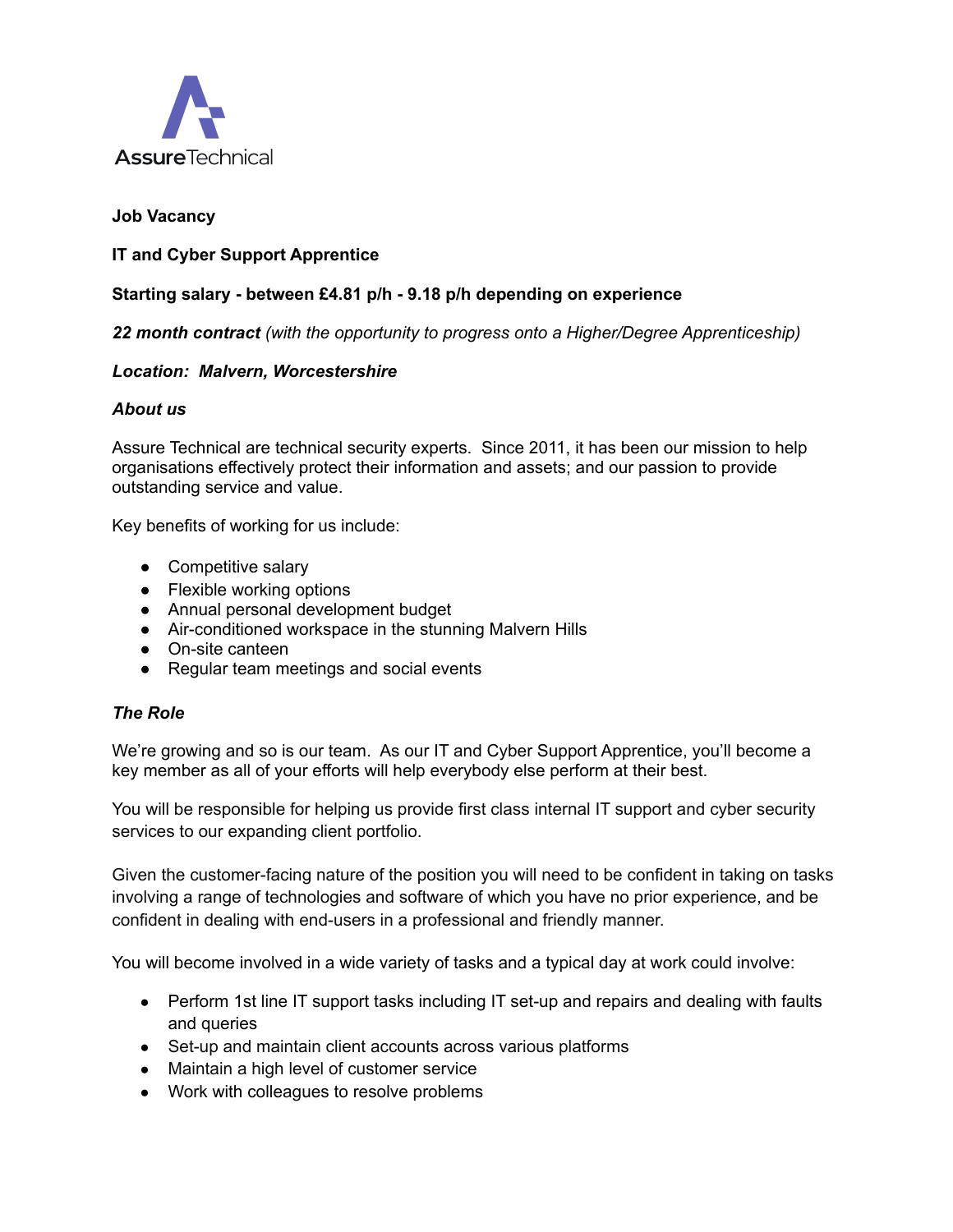

- Assist with documenting IT processes and procedures
- Investigate new technologies and providing suggestions as to their use in the Business
- Monitor internal IT security issues, documenting and escalating in accordance with company policies.
- Instal and maintain IT security software
- Selecting the right tools to troubleshoot issues, for example testing network issues, router logs and physical hardware.
- Optimise the performance of hardware, software and network systems and services in line with business requirements
- Interpret and follow IT legislation to securely and professionally work productively in the work environment.
- Carry out any other duties as reasonably required commensurate with the nature of the job and level of responsibility

# *Training Provided:*

As well as on-the-job training, the successful candidate will work towards the Information Communication Technician Level 3 Apprenticeship Standard, which is delivered through our apprenticeship training partner, TDM.

## *Skills Required:*

- Problem solving able to think on your feet and able to find pragmatic solutions.
- Communication skills including written, verbal and listening
- Experience of working as part of a team
- Attention to detail

#### *Personal Qualities:*

We take a great deal of pride in building a business that not only offers an exceptional service to our clients, but is also a great place to work and carefully considers our community and preserves our environment.

These are the qualities that we look for in our employees:

**You like helping people**. You are patient, level headed and cool under pressure.

**You enjoy solving problems.** You find pragmatic solutions and if you don't know the answer, you'll dig until you find it.

**You pay attention to the detail.** As far as you're concerned, anything worth doing is worth doing properly and nothing falls between the cracks on your watch.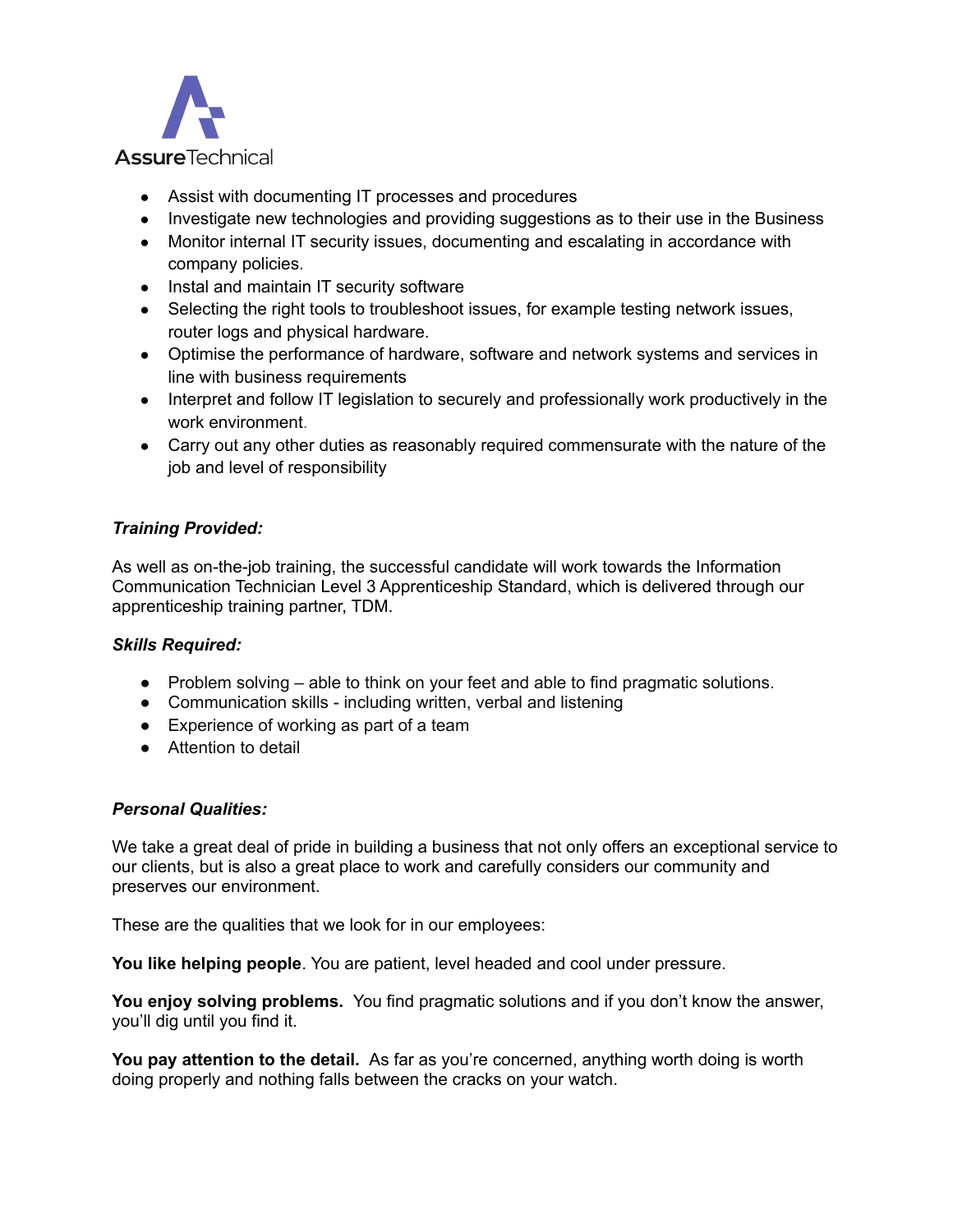

**You find solutions to problems**. You like the challenge of learning and pick up new things quickly. You can juggle priorities and manage expectations. When things change, you know how to roll with it.

**You communicate clearly.** You write well and speak eloquently. You can explain just about anything to anyone and you're as comfortable in face to face situations as you are over the phone and online.

**You are motivated and driven.** You volunteer for new challenges without waiting to be asked. You will take ownership of the time you spend with us to truly make a difference.

**You are creative.** You find ways to help us to grow and become more efficient at what we do.

**You act with integrity.** You will do the right thing for the business, our customers, your colleagues, the community and environment.

#### *Other Essential Skills & Experience*

- Maths and English GCSE grade 4 or above
- Active interest in IT and cyber security

#### *Desirable skills & experience*

- Working knowledge of word, excel and powerpoint (or the Google equivalent)
- Full clean driving license
- Relevant work experience

#### *What success in the role will look like:*

#### **Month 1**

- You will have developed good working relationships with the team and understand everybody's roles and responsibilities.
- You will have a grasp of our systems and be gaining confidence in using them.
- You will have a good understanding of our products and services and feel ready to communicate with customers.
- You will have an understanding of our current processes and be thinking about what improvements you can make.

### **Month 6**

- You will be working independently and intuitively understand your priorities.
- You will have a solid grasp of our products and services and be confident speaking to customers and suppliers.
- You will understand our systems and be actively improving how we do things.